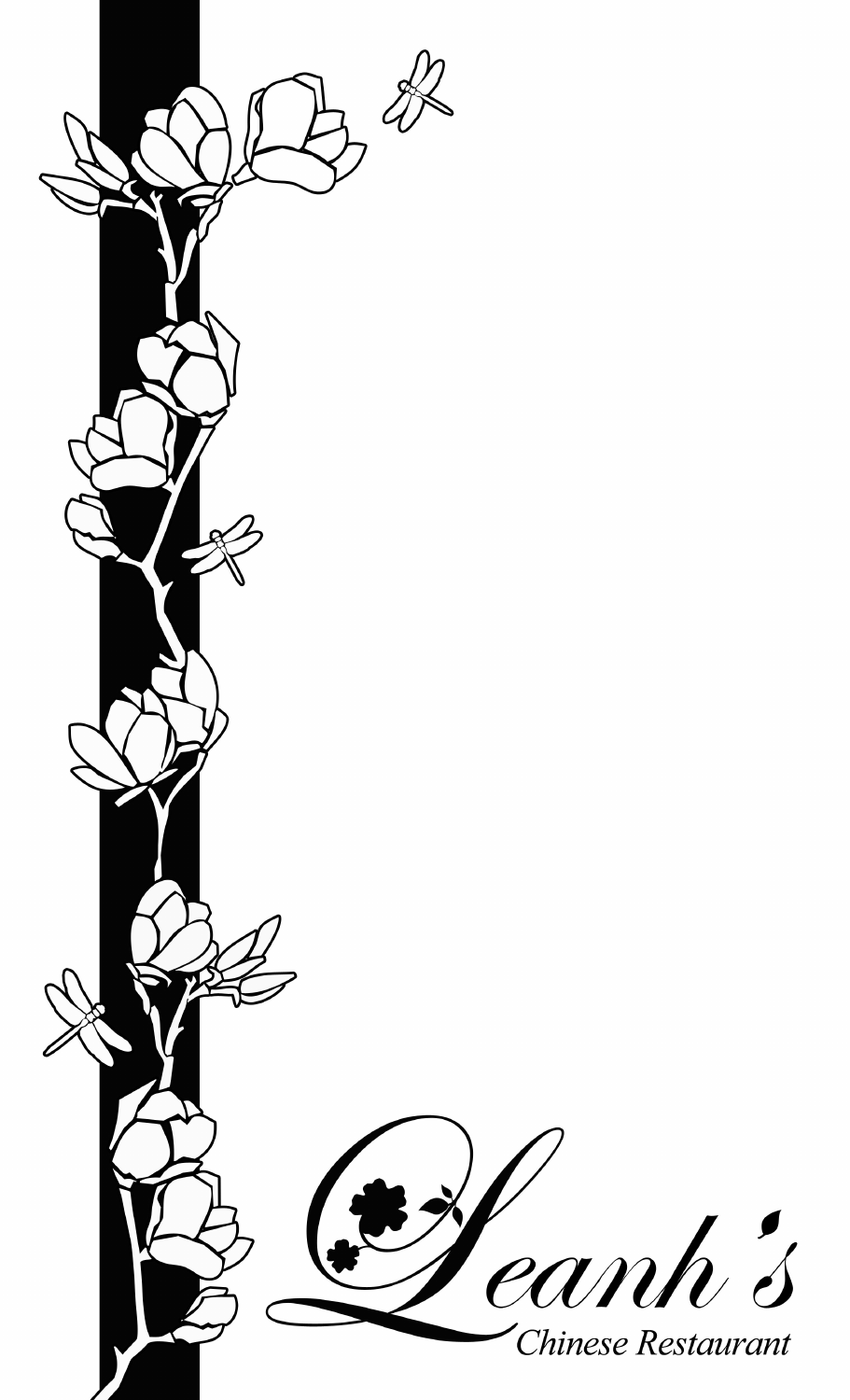Beverages

## *Premium Wines*

*Gabriella Pinot Grigio (Italy) Glass 7.45 / Bottle 26.00* Tasting notes of fresh peach and melon

*Fern Hook Sauvignon Blanc (New Zealand) Glass 7.95 / Bottle 29.00* Tasting notes of nectarines and flowers

*Hummingbird Riesling (Germany) Glass 7.45 / Bottle 26.00* Tasting notes of green apple and citrus

*Federalist Chardonnay (Sonoma County) Glass 8.45 / Bottle 30.00*

Tasting notes of pear and lemon

*Monte Velho (Portugal) Bottle 29.00* Tasting notes of cherry and coffee

*Federalist Zinfandel - (Sonoma County) Bottle 29.00* Tasting notes of plum, cherry and cinnamon spice

*Meiomi Pinot Noir - (California Blend) Bottle 39.00*

Tasting notes of strawberry, mocha and toasted oak

# *Soft Drinks*

*Coca-Cola 3.25 Diet Coke 3.25 Barq's Root Beer 3.25 Sprite 3.25 Pink Lemonade 3.25 Club Soda 3.25*

## *Coffee and Teas*

*Coffee 2.50 Café Sua Da 6.25 Iced Tea 3.25 Thai Iced Tea 5.25*

## *Desserts*

*Fried Bananas 7.95 Fried Ice Cream 7.45 Fried Doughnuts 7.95*

## *Wines (by the glass)*

*Chardonnay 6.95 Pinot Grigio 6.95 White Zinfandel 6.45 Merlot 6.95 Cabernet Sauvignon 6.95 Takara Plum Wine 6.95 Gekkeikan Saki 6.95(small) / 9.95(large)*

## *Beers*

*(Import) Heineken 5.75 Corona 5.75 Tsingtao 5.75 Kirin Ichiban 5.75 Kirin Light 5.75 Sapporo (16 oz) 8.25 Singha 5.75*

*(Domestic) Budweiser 5.25 Bud Light 5.25 Bud Light Lime 5.25 Michelob Amber Bock 5.25 Michelob Ultra 5.25*

## *Children's Menu (Ages 12 and under)*

*Chicken Fingers and French Fries 7.25*

Batter-fried pieces of chicken breast served with sweet and sour sauce and french fries

*Fried Shrimp and French Fries 7.50* Butterflied jumbo shrimp, battered-fried, served with sweet and sour sauce and french fries

*Moo Goo Gai Pan and Fried Rice 7.25* Sliced chicken breast stir-fried with Chinese vegetables in a white sauce and served with fried rice

*Chicken Wings and French Fries 7.25* Deep fried chicken wings served with french fries

*Chicken Lo Mein 7.25* Soft noodles stir-fried with chicken

*Beef Teriyaki and Fried Rice 7.50* Savory marinated beef skewers served with fried rice

*Please notify server of any food allergies prior to ordering. Gluten free items available upon request. 18% Gratuity added for parties of six or more January 2022*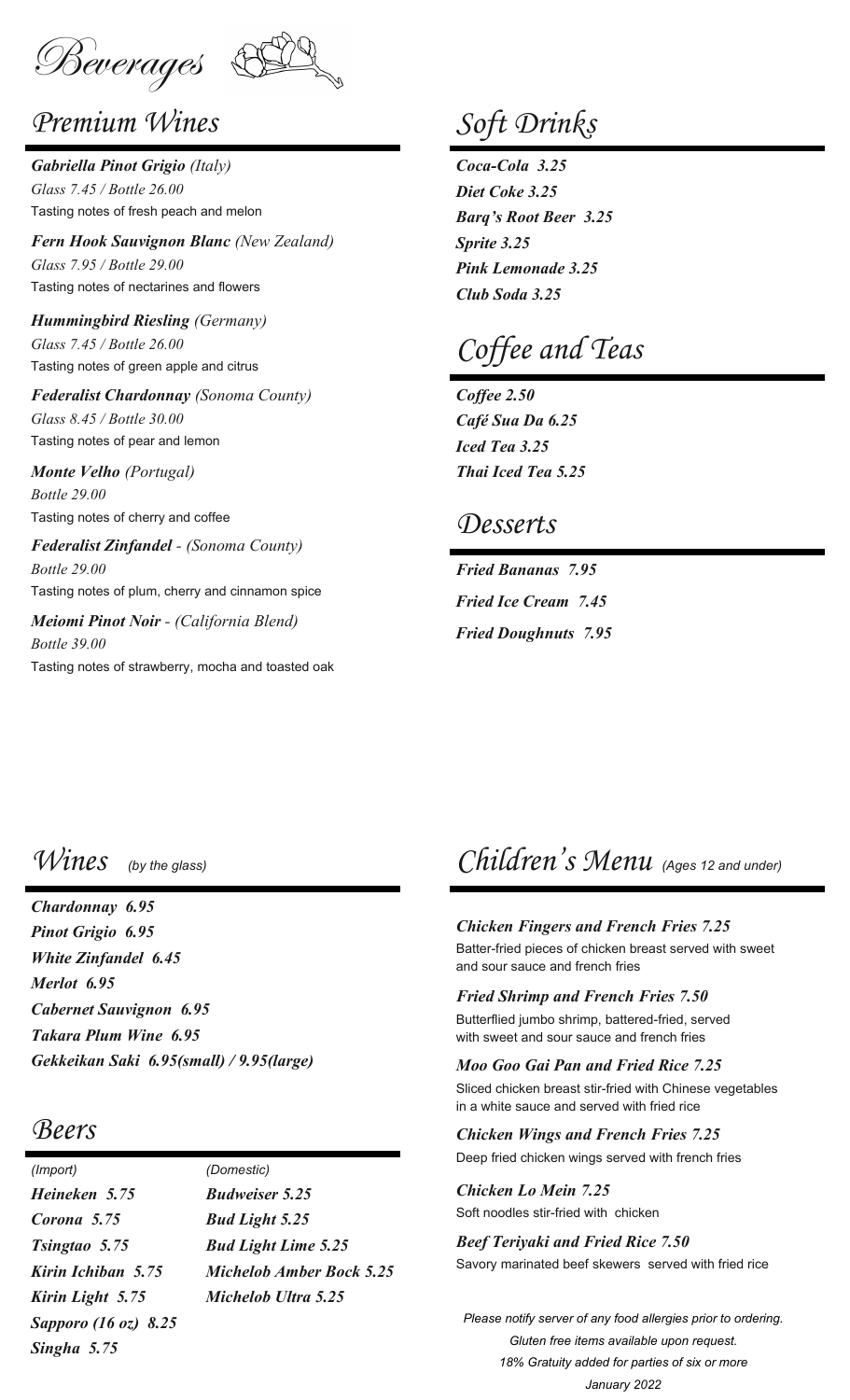Chinese Cuisine



# *Appetizers*

*Egg Rolls 4.45* Two hand-made rolls filled with pork and shredded vegetables

*Vegetarian Springrolls 4.45* Two hand-made rolls filled with shredded vegetables

*Fried Wontons 6.45* Deep fried and served with sweet and sour sauce

*House Fried Wontons 9.95* Chicken filled wontons deep fried and served with sweet and sour sauce

*Steamed or Pan Fried Dumplings 8.95* Crescent shaped dumplings filled with ground chicken and vegetables (6 pcs)

*Spare Ribs 10.95* Wok-seared with Nancy's barbecue sauce

*Roast Pork 10.95* Sliced roasted pork

*Krab Rangoons 8.95* Hand-made cream cheese and krab meat filled wontons served with sweet and sour sauce

*Beef Teriyaki 10.95* Savory marinated beef skewers *Chicken Wings (8) 11.95* Marinated with soy and ginger and deep fried

*Chinese Style Buffalo Wings (8) 12.95* Chicken wings wok-braised in sweet and spicy glaze

*Chicken Wings with Black Bean Sauce (8) 13.95* Crispy chicken wings braised in savory black bean sauce

## *Fried Jumbo Shrimp 8.45*

Five butterflied jumbo shrimp breaded and deep fried served with sweet and sour sauce

*Salt & Pepper Calamari 14.95 / Shrimp 17.95* Lightly batter-fried calamari or shrimp, tossed with the perfect combination of spices

*Lettuce Wrap Shrimp 15.95 / Chicken 13.95* Minced chicken or shrimp, served in a lettuce cup

*Age Tofu 10.95* Silken tofu cubed and lightly fried, served with soy dipping sauce

*Pu-Pu Tray for Two 18.95* Egg rolls, spare ribs, beef teriyaki, wings, fried wontons, jumbo fried shrimp. Add 8.50 per person

# *Soups*

*Egg Drop Soup 4.95* Fresh chicken broth and flowered eggs

*Wonton Soup 5.45* Pork wontons, shredded pork, and scallions in chicken broth

*Hot and Sour Soup 5.95* Chicken, bean curd, bamboo shoots and mushrooms with a dash of vinegar and hot white pepper

*Vegetable Soup 10.45* Chinese vegetables in savory broth

*House Special Soup 13.45* Deluxe wonton soup with vegetables and meat

*Chicken Corn Soup 12.95* Sweet corn and minced chicken

# *Combination Dinners All dinners are served with one egg roll, roast pork fried rice, and your choice of soup*

*Chicken or Pork Lo Mein 15.95* Sliced chicken breast or pork stir-fried with soft egg noodles

*Chicken Chow Mein 14.95* Sliced chicken breast stir-fried with napa cabbage, onions, celery, and sprouts

*Shrimp Chow Mein 15.95* Shrimp stir-fried with napa cabbage, onions, celery, and sprouts

*Sweet and Sour Chicken 15.95* Batter-fried pieces of chicken breast covered in a sweet and sour sauce

*Chicken Wings 15.95* Marinated and deep-fried wings

## *General Tao's Chicken 15.95*

Lightly battered pieces of chicken breast quick-fried and tossed in a light sweet sauce. Served mild, specify level of spice. Served with steamed broccoli

*Subgum Roast Pork Ding 15.95* Diced roast pork stir-fried with Chinese vegetables in brown sauce

*Moo Goo Gai Pan 15.95* Sliced chicken breast stir-fried with Chinese vegetables in a white sauce

*Beef and Broccoli 15.95* Sliced tender beef stir-fried with broccoli in a brown sauce

*Pepper Steak 15.95* Sliced tender beef stir-fried with onions and bell peppers in a brown sauce

*Pork or Shrimp Egg Foo Young 15.95* Chinese style omelet with gravy

*Shrimp in Lobster Sauce 15.95* Large shrimp sautéed with ground pork in our chef's special egg sauce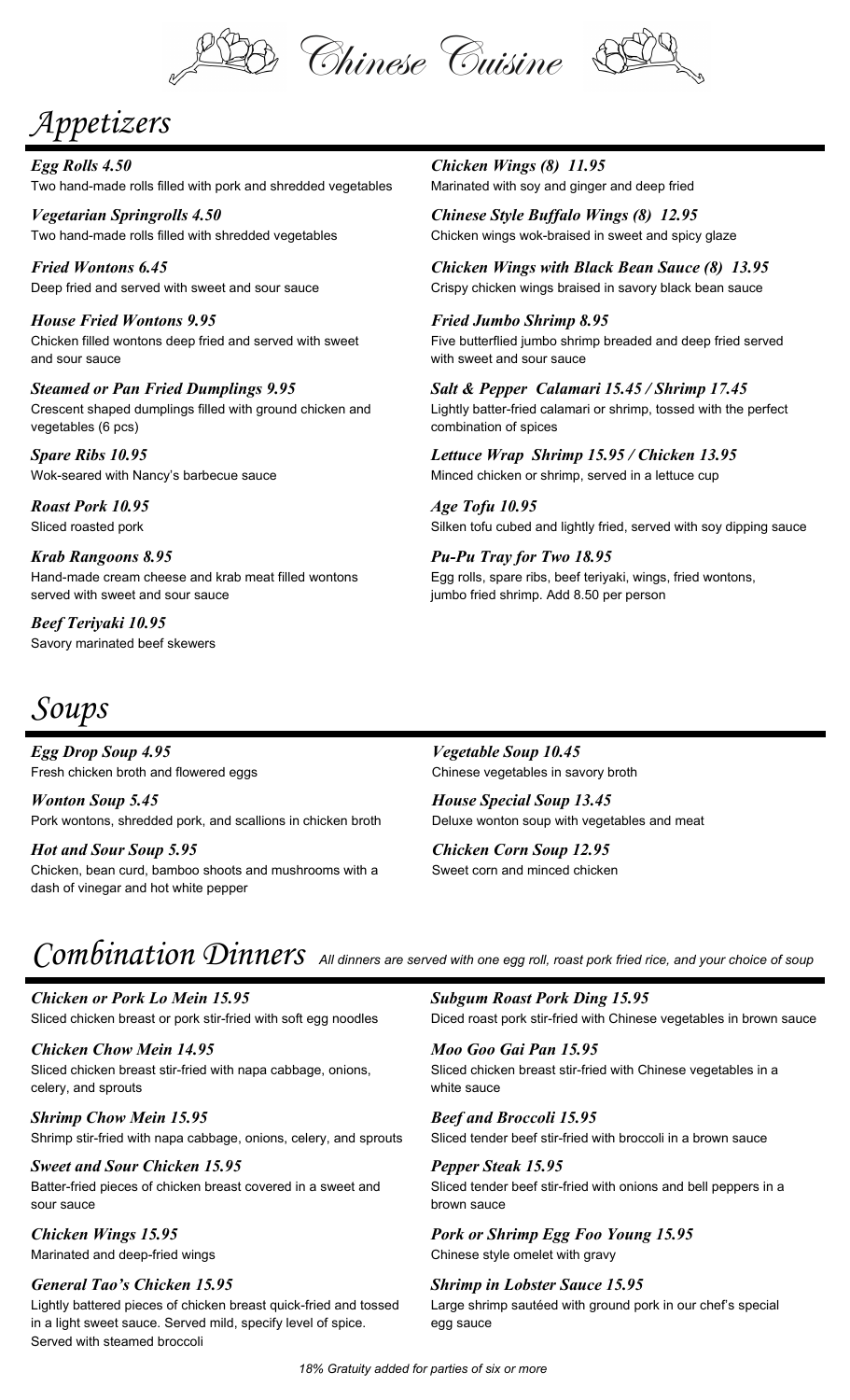# *Nancy's Suggestions All dinners served with steamed rice. Add 1.75 for brown rice or pork fried rice.*

*Pei Pa Tofu 18.95*

vegetable stir-fry

and brown sauce

surrounded with steamed broccoli

*Seafood Combination 18.95*

vegetables with a white sauce

*House Special Duck 20.95*

*Beef Chow Fun 16.45*

*Subgum Wonton 17.45*

*Shanghai Duck 20.95*

in a brown sauce

*House Cantonese Chow Mein 19.95*

## *Seven Stars and Moon 30.95*

Shrimp and sliced roast pork stir-fried with Chinese vegetables in brown sauce, topped with two batter-fried chicken breasts and seven jumbo shrimp

### *Orange Beef or Chicken 17.45*

Sliced chicken breast or beef lightly battered and glazed in Mandarin sauce. Served with steamed broccoli

*Three Delights 17.45* Chicken, beef, and shrimp stir-fried with Chinese vegetables in a brown sauce

## *Scallops and Beef 17.95*

Fresh sea scallops and sliced tender beef stir-fried with Chinese vegetables in a brown sauce

## *Salmon & Black Bean Sauce 17.95*

Pan-seared salmon topped with savory black bean sauce

### *Hong Kong Style Sweet & Sour Chicken 17.45*

Lightly battered, sliced chicken breast tossed with bell peppers, onions, and pineapple in Nancy's special sweet & sour sauce

### *Walnut Shrimp 19.95*

Lightly batter-fried shrimp tossed in a sweet cream sauce, topped with candied walnuts

# *Beef All dinners served with steamed rice. Add 1.75 for brown rice or pork fried rice.*

## *Beef with Two Delights 15.45*

Sliced tender beef stir-fried with shitake mushrooms and bamboo shoots in a brown sauce

*Beef and Oyster Sauce 14.95* Sliced tender beef sautéed with mushrooms in a brown sauce

*Pepper Steak 14.95* Sliced tender beef stir-fried with onions and bell peppers in a brown sauce

*Beef and Vegetables 14.95* Sliced tender beef stir-fried with Chinese vegetables in a brown sauce

## *Beef with Garlic Sauce 14.95* Sliced tender beef stir-fried with Chinese vegetables in our

special tangy and spicy sauce *Mongolian Beef 14.95*

Sliced tender beef stir-fried with sliced onions and bamboo shoots

*Beef and Snow Peas 15.45*

Sliced tender beef stir-fried with crispy snow peas and Chinese vegetables in a brown sauce

Shrimp, scallops and silken tofu blended with spices then lightly fried into fluffy pillows. Topped with light garlic glaze and

Thin pan-fried noodles topped with chicken, shrimp, pork, and

Fresh shrimp, calamari and scallops, stir-fried with Chinese

Batter-fried duck breast served on a bed of Chinese vegetables

Shrimp, chicken, and sliced roast pork stir-fried with Chinese vegetables in a brown sauce, topped with fried wontons

Sliced marinated duck breast stir-fried with Chinese vegetables

Sliced tender beef stir-fried with thick rice noodles

*Beef and Broccoli 14.95* Sliced tender beef stir-fried with broccoli in a brown sauce

## *Sha Cha Beef 14.95*

Sliced tender beef stir-fried with onions and Chinese vegetables in a special Malaysian fish sauce

#### *Kung Pao Beef 14.95* Sliced tender beef stir-fried with diced carrots, celery, bamboo shoots, and peanuts in a spicy brown sauce

#### *Szechwan Beef 14.95*

Sliced tender beef stir-fried with julienne vegetables in a spicy brown sauce

## *Moo Shu Beef 15.45*

Sliced tender beef stir-fried with egg and shredded Chinese vegetables. Served with four pancakes and hoisin sauce

*Pork All dinners served with steamed rice. Add 1.75 for brown rice or pork fried rice.*

#### *Moo Shu Pork 15.45* Julienne pork stir-fried with egg and shredded vegetables. Served with 4 pancakes and hoisin sauce

*Pork in Garlic Sauce 14.95* Julienne pork stir-fried with vegetables in our spicy, tangy sauce

*Roast Pork with Chinese Vegetables 14.95* Sliced roast pork stir-fried with Chinese vegetables in a brown sauce

*Mapo Tofu 14.95* Tofu sautéed with ground pork in our delicious spicy brown sauce

## *Double Cooked Pork 15.45*

Sliced roast pork stir-fried with cabbage, black mushrooms, bamboo shoots, and bell peppers in a flavorful, spicy brown sauce

*Roast Pork with Bean Sprouts 14.95* Julienne roast pork stir-fried with bean sprouts and fresh scallions

#### *Subgum Roast Pork Ding 14.95* Diced roast pork stir-fried with diced Chinese vegetables in a brown sauce

## *Mongolian Pork 14.95*

Julienne pork stir-fried with onions, scallions and bamboo shoots

*Please notify server of any food allergies prior to ordering. Gluten free items available upon request.* 

*18% Gratuity added for parties of six or more*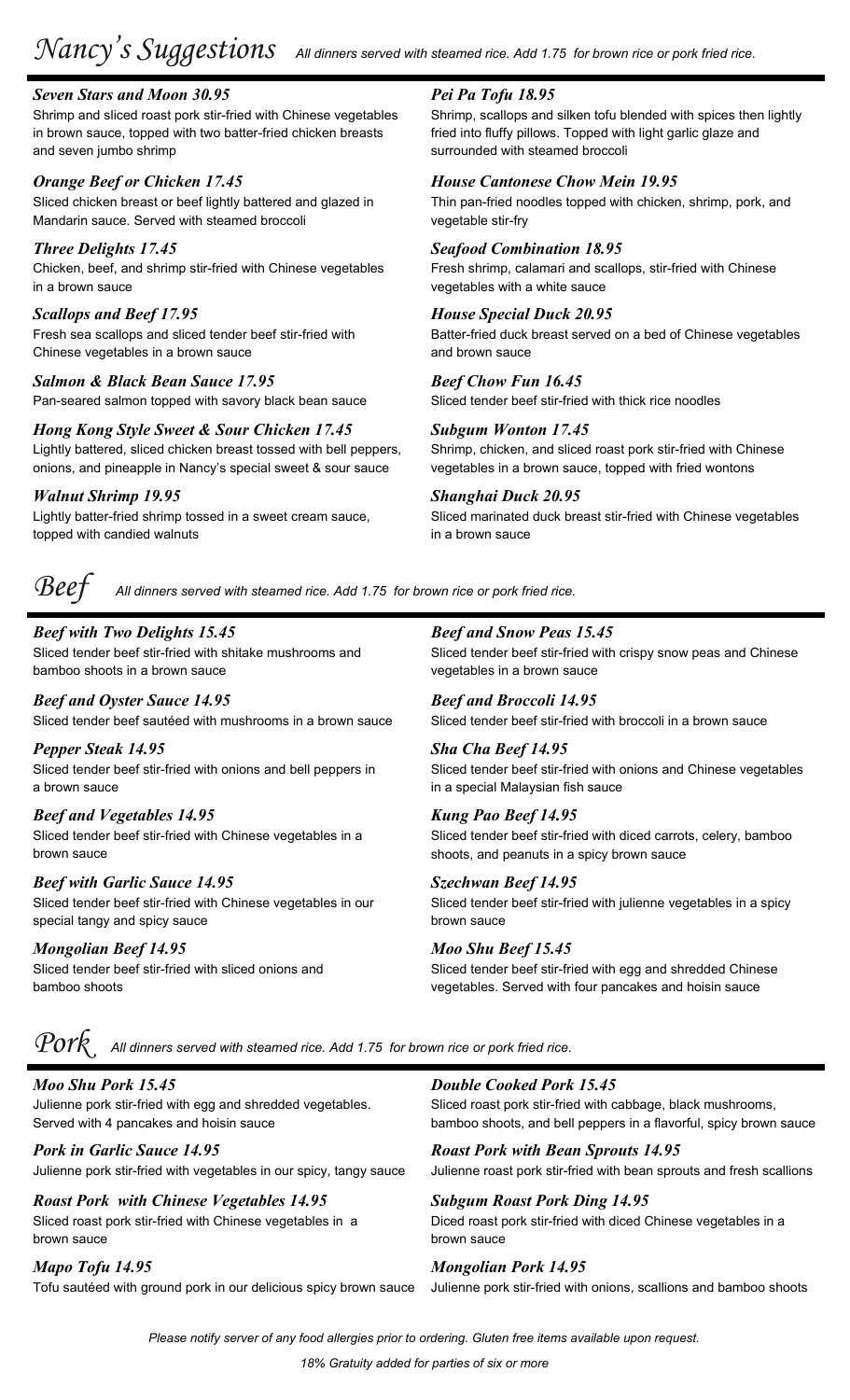# *Seafood All dinners served with steamed rice. Add 1.75 for brown rice or pork fried rice.*

*Sweet and Sour Shrimp 15.45* Lightly batter-fried shrimp in sweet and sour sauce

*Shrimp in Lobster Sauce 15.95* Large shrimp sautéed with ground pork in our chef's egg sauce

*Shrimp with Cashews 15.95* Large shrimp stir-fried with diced vegetables in a white sauce. Topped with cashews

## *Kung Pao Shrimp 15.95*

Large shrimp stir-fried with diced carrots, celery, bamboo shoots, and peanuts in spicy brown sauce

## *Curry Shrimp 15.95*

Large shrimp stir-fried with peppers, onion, celery, bamboo shoots, water chestnuts, and carrots in a curry sauce

## *Shrimp and Snow Peas 16.45*

Large shrimp stir-fried with crispy snow peas and Chinese vegetables in a white sauce

*Sha Cha Shrimp 15.95* Large shrimp stir-fried with onions and Chinese vegetables in a special Malaysian fish sauce

## *Shrimp in Garlic Sauce 15.95*

Large shrimp stir-fried with vegetables in our spicy, tangy sauce

 $\mathcal{P} \text{ou}$ *try* All dinners served with steamed rice. Add 1.75 for brown rice or pork fried rice.

## *Moo Goo Gai Pan 14.95*

Sliced chicken breast stir-fried with Chinese vegetables in a white sauce

## *Chicken and Snow Peas 15.45*

Sliced chicken breast stir-fried with crispy snow peas and Chinese vegetables in a white sauce

## *Chicken with Two Delights 15.45*

Sliced chicken breast sautéed with shitake mushrooms and bamboo shoots in a brown sauce

## *Cashew Chicken 14.95*

Sliced chicken breast stir-fried with diced Chinese vegetables in a white sauce topped with cashews

## *General Tao's Chicken 16.95*

Lightly battered pieces of chicken breast quick-fried and tossed in a light sweet sauce. Served mild, specify level of spice. Served with steamed broccoli

## *House Special Chicken 16.95*

Two batter-fried chicken breasts served on a bed of Chinese vegetables in a brown sauce

*Sweet and Sour Chicken 15.45* Batter-fried pieces of chicken breast in a sweet and sour sauce

*Chicken and Broccoli 14.95* Sliced chicken breast stir-fried with broccoli in a white sauce

## *Moo Shu Chicken 15.45*

Sliced chicken breast stir-fried with egg and shredded Chinese vegetables. Served with four pancakes and hoisin sauce

## *Sha Cha Chicken 14.95*

Sliced chicken breast stir-fried with onions and Chinese vegetables in a special Malaysian fish sauce

## *War-su Chicken 15.95*

Two batter-fried chicken breasts served on a bed of lettuce then topped with Chinese gravy and crushed almonds

*Shrimp Wor Pa 16.95*

Large shrimp stir-fried with Chinese vegetables in a white sauce

*Lemon Scallops 17.45* Large sea scallops lightly battered and sautéed in a lemon sauce

*Hot & Spicy Shrimp 15.95* Large shrimp sautéed with ground pork and onions in a sweet and spicy red sauce

## *Lake Tungting Shrimp 16.45*

Large shrimp and Chinese vegetables sautéed with an egg and white sauce

## *Chow Har Kew 16.45*

Large batter-fried shrimp on a bed of Chinese vegetables in a brown sauce

## *Scallops in Garlic Sauce 17.45*

Large sea scallops stir-fried with celery, water chestnuts, carrots, and bamboo shoots in our special spicy tangy sauce

## *Scallops with Chinese Vegetables 17.45*

Large sea scallops stir-fried with Chinese vegetables in a white sauce

## *Hawaiian Chicken 15.95*

Two batter-fried chicken breasts on a bed of lettuce then topped with pineapple and sweet and sour sauce

### *Hunan Chicken 14.95*

Sliced chicken breast stir-fried with diced vegetables in a spicy brown sauce

## *Szechwan Chicken 14.95*

Sliced chicken breasts stir-fried with julienne vegetables in a spicy brown sauce

## *Lemon Chicken 15.95*

Two batter-fried chicken breasts on a bed of lettuce then topped with our delicious lemon sauce

## *Sesame Chicken 16.95*

Lightly battered chicken breast pieces quick-fried in a flavorful sauce then topped with sesame seeds. Served with steamed broccoli

## *Kung Pao Chicken 14.95*

Sliced chicken breast stir-fried with diced carrots, celery, bamboo shoots and peanuts in a spicy brown sauce

## *Honey Chicken 15.95*

Batter-fried pieces of chicken breast in a delicious honey sauce

#### *Chicken and Pineapple Fried Rice 14.95* Rice stir-fried with chicken and pineapple

## *Pineapple Duck 20.95*

Batter-fried duck breast and pineapple served on a bed of lettuce then topped with sweet and sour sauce

## *War-su Duck 20.95*

Batter-fried duck breast served on a bed of lettuce then topped with Chinese gravy and crushed almonds

## *Chicken in Garlic Sauce 14.95*

Sliced chicken breast stir-fried with Chinese vegetables in our special tangy and spicy sauce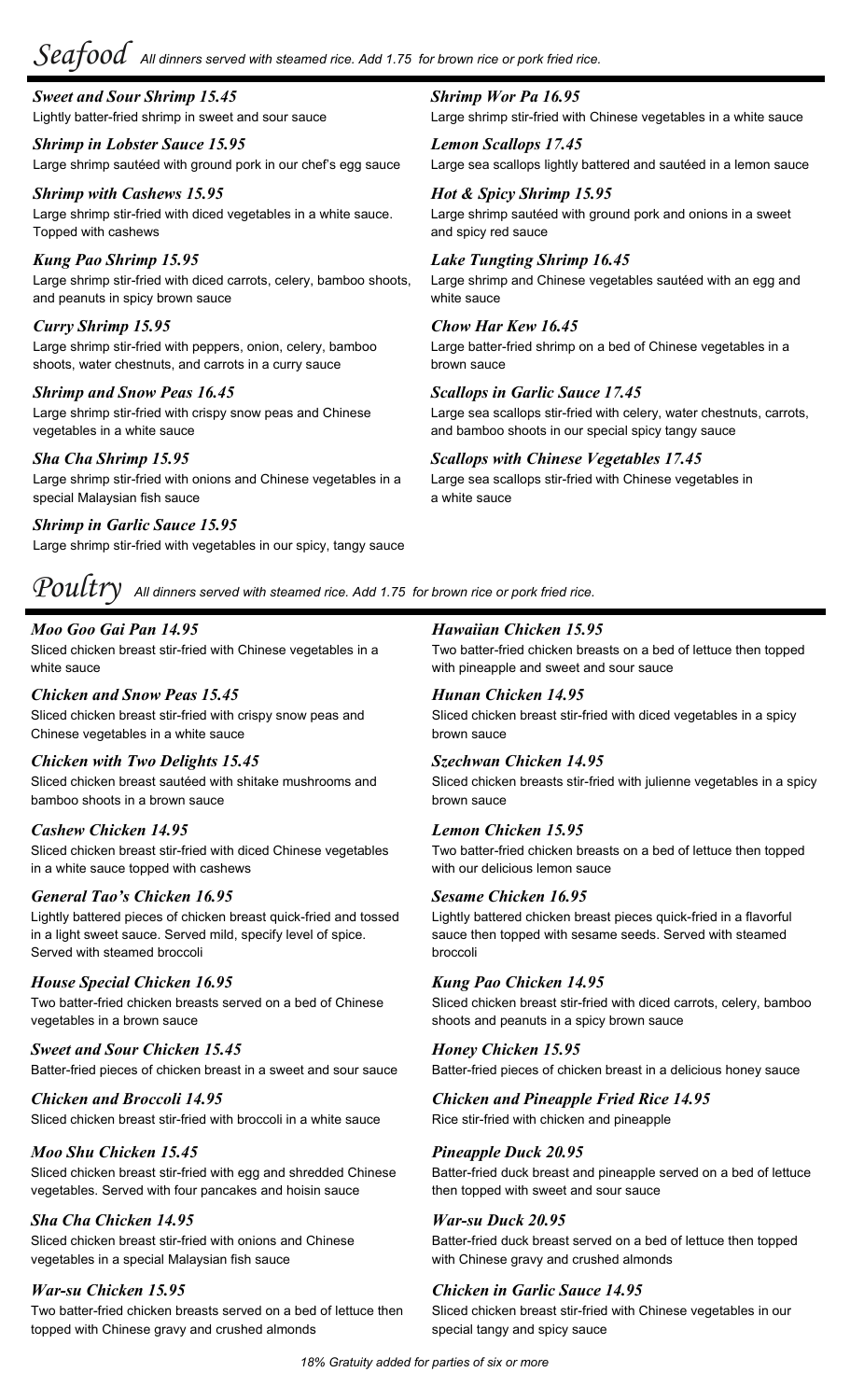## *Lo Mein 12.95 / Shrimp 13.95 / House 14.95*

Soft noodles stir-fried with your choice of chicken, pork, beef or shrimp

#### *Chow Mein 12.95 / Shrimp 13.95 / House 14.95*

Napa cabbage, onions, celery and bean sprouts stir-fried with your choice of chicken, pork, beef or shrimp

*Singapore Noodles Chicken / Pork / Beef 15.95 / Shrimp 16.95 /*

*House 17.95* Rice sticks stir-fried with your choice of chicken, pork, beef, or shrimp

*Egg Foo Young 12.95 / Shrimp 13.95 / House 14.95* Chinese style omelet and gravy with your choice of chicken, pork, beef or shrimp

*Chop Suey 12.95 / Shrimp 13.95 / House 14.95* Chopped vegetables stir-fried with choice of chicken, pork, beef or shrimp

*Fried Rice 11.95 / Shrimp 12.95 / House 13.95* Rice stir-fried with your choice of chicken, pork, beef or shrimp



# *Chinese Plates and Sides Specify vegetarian or vegan*

*House Vegetarian Delight 12.95* Chinese vegetables stir-fried in a savory sauce

*Moo Shu Vegetables 14.45* Shredded vegetables and egg stir-fried. Served with 4 pancakes and hoisin sauce

*Kung Pao Tofu 14.45* Diced tofu, vegetables, peanuts, stir-fried in spicy brown sauce

*Veggie Singapore Noodles 15.95* Rice sticks stir-fried with shredded vegetables and eggs

*General Tao's Tofu 16.45* Lightly battered, cubed tofu, quick-fried and tossed in a light sweet sauce. Served mild, specify level of spice. Served with steamed broccoli

*Broccoli in Garlic Sauce 12.45* Broccoli stir-fried in sweet and tangy garlic sauce

*Eggplant in Garlic Sauce 15.45* Japanese eggplant stir-fried with vegetables in a sweet and tangy garlic sauce

*Bean Curd Home Style 14.45* Chinese vegetables stir-fried with tofu in a savory sauce

*String Bean Stir-fry 14.45* Fresh string beans stir-fried with onion and garlic

# *Thai Plates Specify vegetarian or vegan*

*Vegetable Pad See Ew 15.95* Wide rice noodles stir-fried with egg and vegetables

# *Vietnamese Plates and Sides Specify vegetarian or vegan*

*Tofu Summer Rolls (2) 8.45* Tofu, rice noodles and vegetables rolled in rice paper. Served with peanut dipping sauce

## *Bun Vegetarian Springrolls 13.45*

Fried vegetarian springrolls served over rice noodles, topped with crushed peanuts and fresh veggies. Served with vegan "fish sauce"

### *Pho Vegetable 14.45*

Rice noodles with mixed vegetables served in a vegetable broth. Add 2.00 for tofu

#### *Bun Tofu 13.95*

Lemongrass tofu served over rice noodles, topped with crushed peanuts and fresh veggies. Served with vegan "fish sauce"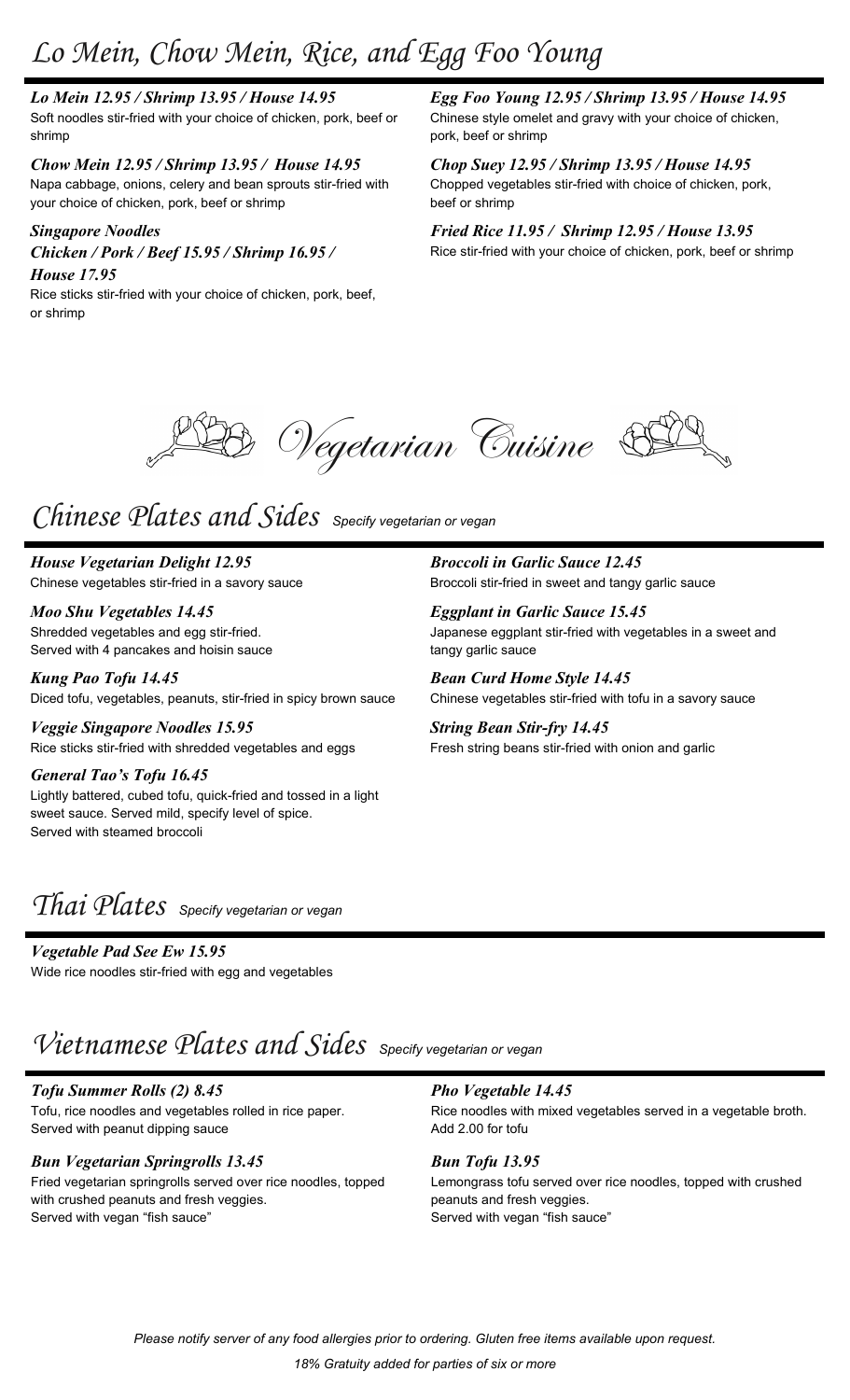Thai Cuisine

# *Appetizers, Soups and Salads*

## *Chicken Satay 10.95*

Savory chicken skewers served with curried peanut sauce

*Yum Woon Sen 14.45* Glass noodle salad tossed with shrimp, celery and onions in a lime dressing

### *Tom Yum*

### *Chicken 8.95 / Shrimp 9.95*

Thai hot and sour soup seasoned with lemongrass and kaffir lime leaves

## *Entrees*

### *Phad Krapraow*

*Beef or Chicken 14.95 / Shrimp 15.95* Fried rice stir-fried with egg, fresh basil, and meat of your choice

*Phad Woon Sen Shrimp 16.95 / Chicken 15.95* Clear noodles stir-fried with vegetables and choice of meat

#### *Pad See Ew*

## *Chicken, Beef, Pork 16.45 / Shrimp 17.45*

Wide rice noodles stir-fried with egg, broccoli, and carrots in a slightly sweet sauce

## *Phad Thai*

## *Shrimp 17.45 / Chicken, Beef, Pork or Vegetable 16.45*

Rice noodles stir-fried with fried cubed tofu, eggs, bean sprouts and meat or vegetables of your choice in a tamarind sauce. Topped with crushed peanuts and fried shallots. Please specify level of spice desired

## *Larp Gai 13.95*

Minced chicken mixed with cilantro, red onions, and lime juice

*Som Tum 12.45 (Seasonal Availability)* Fresh green papaya salad served in a spicy and tart dressing with fish sauce

#### *Tom Kha*

*Chicken 9.45 / Shrimp 10.45* Thai hot and sour soup seasoned with lemongrass, kaffir lime

## *Basil Stir-fry*

*Shrimp 17.45 / Chicken 16.45* Vegetables and choice of meat, stir-fried with fragrant Thai basil

### *Red Curry Shrimp 17.45 / Chicken 16.45*

leaves and coconut milk

Red curry stir-fried with vegetables, pineapple and choice of meat

### *Panang Curry*

#### *Shrimp 17.45 / Chicken 16.45*

Thai curry infused with peanut sauce, stir-fried with julienne vegetables and tempered with coconut milk

#### *Mango Gang Karee*

#### *Shrimp 17.45 / Chicken 16.45*

Yellow curry stir-fried with fresh sweet mango and meat of your choice

Korean Cuisine

## *Entrees*

#### *Kimchi Jjigae -Kimchi Stew 14.95*

Spicy kimchi stewed with tofu in flavorful broth. Add 3.00 for pork

#### *Dolsot Bimbimbap 16.45*

This popular dish of steamed rice and beef is served in a hot pot topped with julienne vegetables and a fried egg

#### *Bulgogi 17.95*

Flavorful sliced beef served with kimchi, radish & carrot salad, and steamed rice

#### *Jap Chae*

*Chicken, Beef, Pork or Vegetable 15.95 / Shrimp 16.95* Korean glass noodle (sweet potato noodle) tossed with julienne vegetables and sesame seed dressing

*Sides*

## *Spicy Chicken or Pork 16.95*

Marinated spicy chicken or pork served with kimchi, radish and carrot salad, and steamed rice

#### *Pa Jeon - Seafood Pancake 19.45*

Shrimp, Scallop, and Calamari egg pancake served with soy dipping sauce

#### *Jjajangmyeon 15.45*

Black bean paste mixed with ground pork, onions , potatoes and noodles, topped with pickled daikon and cucumber

#### *Jjambbong 20.95*

Spicy noodle soup in a pork base with shrimp, scallops and calamari

## *Kimchi 5.95 Radish and Carrot 5.95*

*Please notify server of any food allergies prior to ordering. Gluten free items available upon request.* 

*18% Gratuity added for parties of six or more*